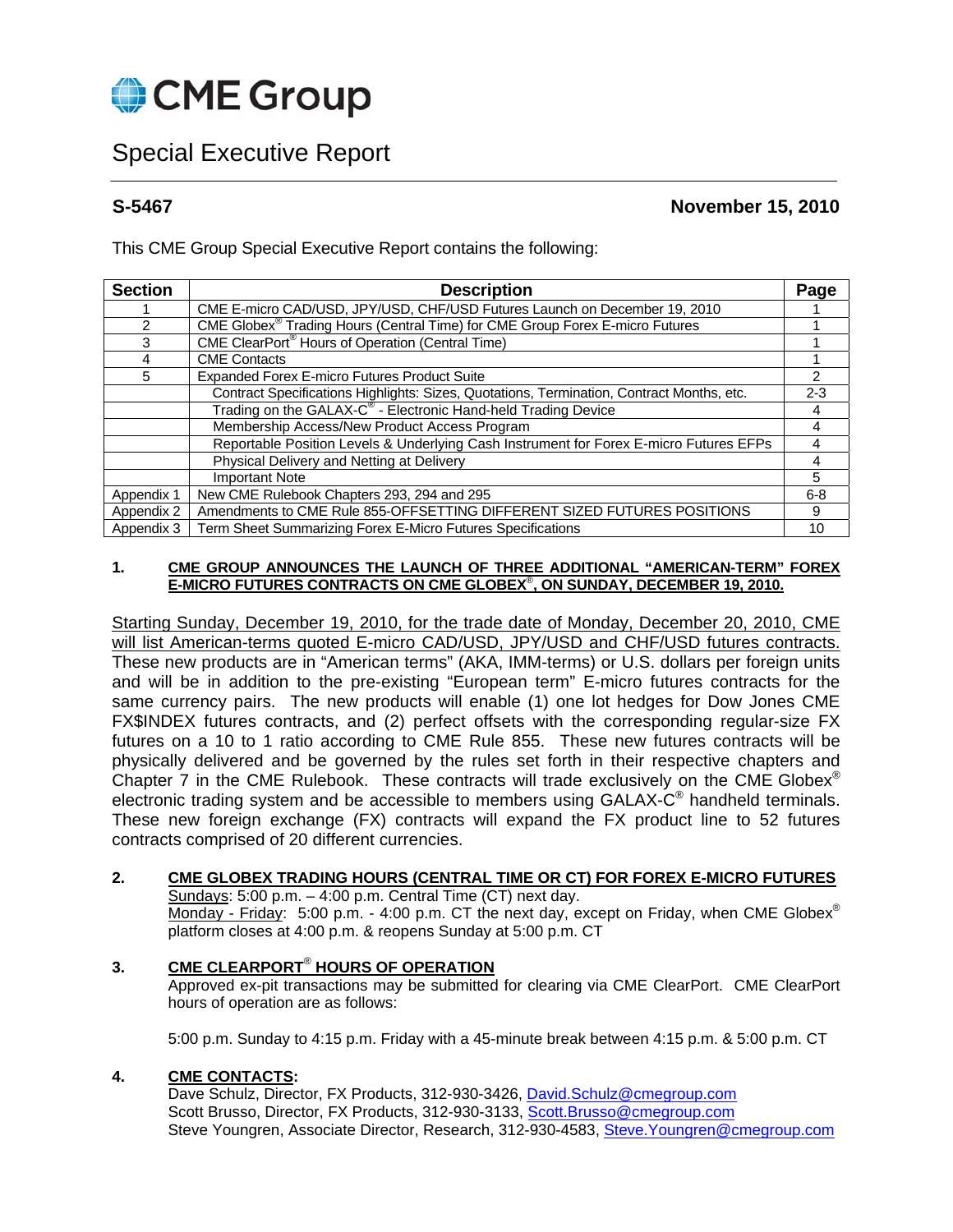## **New E-micro CAD/USD, JPY/USD, CHF/USD Futures (S-5467) November 15, 2010 Page 2 of 10**

## **5. EXPANDED FOREX E-MICRO FUTURES PRODUCT SUITE**

CME Group through its exchanges currently lists six (6) Forex E-micro futures contracts for trading on CME Globex. Sized at approximately  $1/10<sup>th</sup>$  of current standard FX futures contracts (USD equivalent values from \$6,000 to \$16,000), these smaller E-micro futures are sized appropriately for a retail audience. The original six Forex E-micro futures are quoted in interbank terms (USD per EUR, USD per GBP, USD per AUD, CAD per USD, JPY per USD and CHF per USD). With the introduction of three new E-micro futures contracts, the Exchange will now list a total of nine (9) Forex E-micro futures based on the "major currencies" (original  $=$ EUR/USD, GBP/USD, AUD/USD, USD/CAD, USD/JPY and USD/CHF; plus new CAD/USD, JPY/USD and CHF/USD E-micro futures). Note that the three new E-micro CAD/USD, JPY/USD, CHF/USD futures are quoted in "American terms" of U.S. dollars per foreign units," that is, respectively, USD per CAD, USD per JPY and USD per CHF as are the corresponding standard size FX futures contracts. Therefore, in addition to the current USD/CAD, USD/JPY, USD/CHF E-micro futures priced in European terms," or in foreign units per U.S. dollar, the Exchange is adding the reciprocal (1/X) priced new E-micro futures to complete the product family. These three new contracts are  $1/10<sup>th</sup>$  the size of the regular FX futures, physical delivery and priced in IMM terms so that customers can:

- (1) offset cleanly on a 10 to 1 basis with the corresponding regular-sized FX futures via amended Rule 855 – OFFSETTING DIFFERENT SIZED FUTURES POSITIONS, and
- (2) allow creation of a one-lot long (short) DJ CME FX\$INDEX futures contract hedge vs. short (long) 11 E-micro Futures ( $4 =$  E-micro EUR/USD,  $2 =$  E-micro JPY/USD,  $2 =$  Emicro GBP/USD, 1 = E-micro CAD/USD, 1 = E-micro CHF/USD, 1 = E-micro AUD/USD).

With the addition of these three futures contracts, there will be available to the marketplace Emicro products that can be offset with the standard size currency contracts at a ratio of 10 to 1. Previously, when trading E-micro CAD, JPY and CHF futures, they could not be perfectly offset by regular FX futures due to different quotation mechanisms.

These contracts are sized with a contract value in the general vicinity of \$6,000 to \$16,000. They are all physically delivered on the third Wednesday of a contract month (standard IMM FX futures delivery dates). A clearing member may offset and liquidate long (short) E-micro futures positions against short (long) regular futures positions in the same account without requiring an opposite offset request from another clearing member. The positions being offset are transferred to a CME holding account and long and short positions in the same contract and contract month held in the holding account are netted, reducing the number of open positions. This is the same procedure currently in place for the E-mini FX futures contracts and the existing "American term" E-micro futures contracts (i.e. EUR/USD, GBP/USD, and AUD/USD).

## **Contract Specifications Highlights:**

o Contracts Sizes:

CAD/USD: 10,000 Canadian Dollars (1/10 of regular size) JPY/USD: 1,250,000 Japanese Yen (1/10 of regular size) CHF/USD: 12,500 Swiss Francs (1/10 of regular size)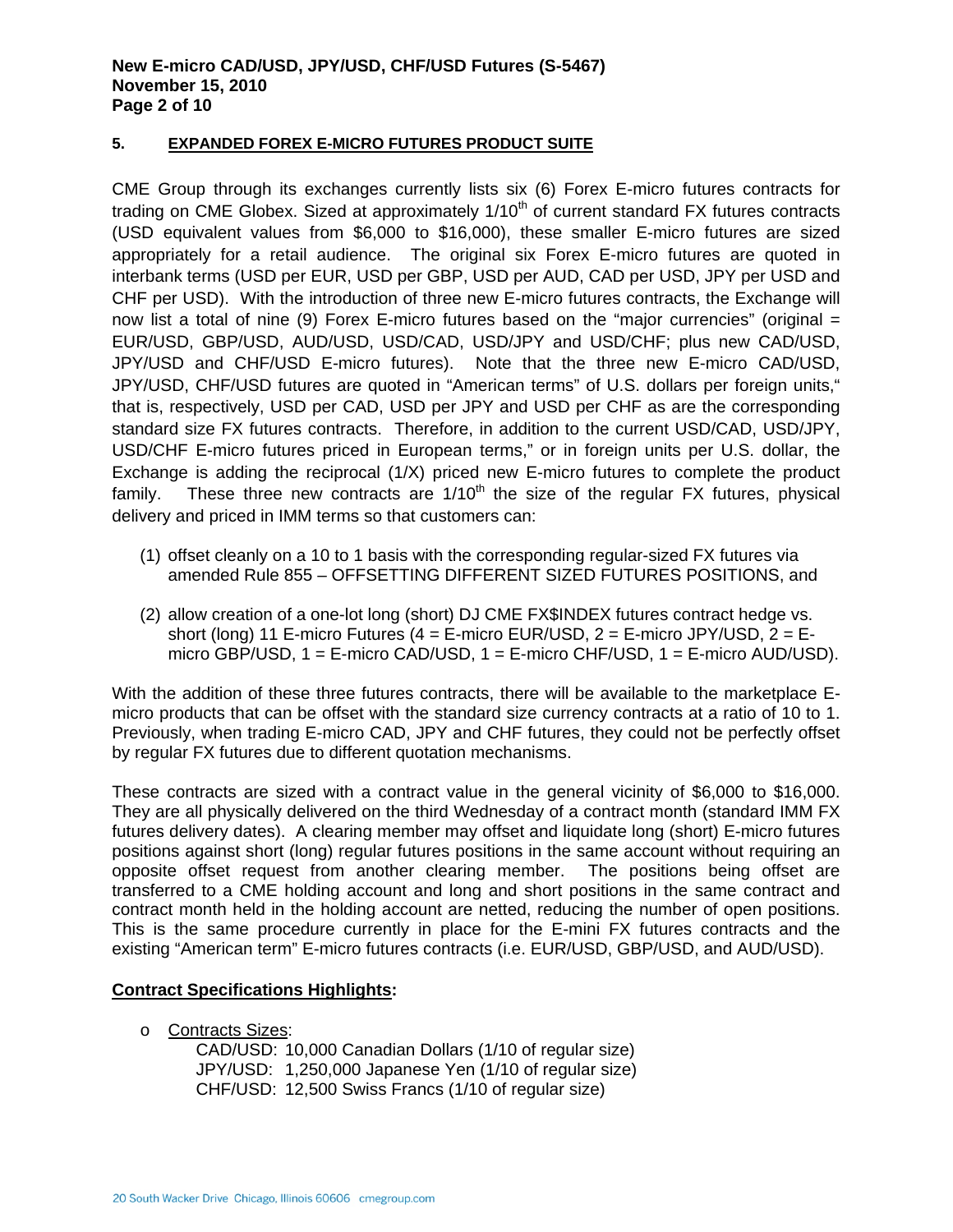## **New E-micro CAD/USD, JPY/USD, CHF/USD Futures (S-5467) November 15, 2010 Page 3 of 10**

o Interbank Quotations:

 CAD/ USD: Min. tick = US\$0.0001 per CAD (= US\$1.00 per contract) JPY/ USD: Min. tick = US\$0.000001 per JPY (= US\$1.25 per contract) CHF/ USD: Min. tick = US\$0.0001 per CHF (= US\$1.25 per contract)

- o Settlement Variation & Performance Bonds: U.S. dollars (IMM terms quotations of USD per CAD, USD per JPY, and USD per CHF require daily settlement variation and performance bonds in U.S. dollars).
- o Termination of Futures Trading: Trading of **E-micro CAD/USD futures contracts** shall terminate on the business day immediately preceding the 3<sup>rd</sup> Wednesday of the contract month at 9:16 A.M Central time (CT). Trading of **E-micro JPY/USD and E-micro CHF/USD futures contracts** shall terminate on the 2nd business day immediately preceding the 3<sup>rd</sup> Wednesday of the contract month at 9:16 A.M CT.
- o Physical Delivery: On 3<sup>rd</sup> Wednesday of March, June, September and December contract months
- o Trading Months Listing Cycle: Nearby two outright contract months in the March, June, September and December quarterly month cycle will be listed for trading. The next month in the March quarterly contract month cycle not yet listed for trading will be listed on the business day following termination of trading for the nearby futures contract month. Also, one calendar spread of the two listed March quarterly cycle contract months will be listed for trading. The next calendar month spread in the March quarterly cycle will be listed for trading on the business day following termination of the nearby March quarterly contract month.
- o Initial Contract Month Listings: On Sunday, December 19, 2010, the March 2011 and June 2011 outright CAD/USD, CHF/USD and JPY/USD E-micro futures contract months will be listed for trading. The September 2011 CHF/USD and JPY/USD E-micro futures contract months will be added for trading on Tuesday, March 15, 2011, the business day following Monday, March 14, 2011, the termination of trading day for March 2011 CHF/USD and JPY/USD E-micro futures contract month. Similarly, the September 2011 CAD/USD E-micro futures contract month will be added for trading on Wednesday, March 16, 2011, the business day following the Tuesday, March 15, 2011, termination of trading day for the March 2011 CAD/USD E-micro futures contract month.

Also, on Sunday, December 19, 2010, the March 2011 versus June 2011 Forex E-micro futures calendar spread will be listed for trading on CME Globex. Then, on Tuesday, March 15, 2011, the business day following the termination of trading for the March 2011 CHF/USD and JPY/USD E-micro futures, the June 2011 versus September 2011 calendar spread will be listed for trading for both the CHF/USD and JPY/USD E-micro futures contracts. Analogously, on Wednesday, March 16, 2011, the business day following the Tuesday, March 15, 2011, termination of trading for the March 2011 CAD/USD E-micro futures, the exchange will list for trading the June 2011 versus September 2011 CAD/USD E-micro futures contract month calendar spread for trading.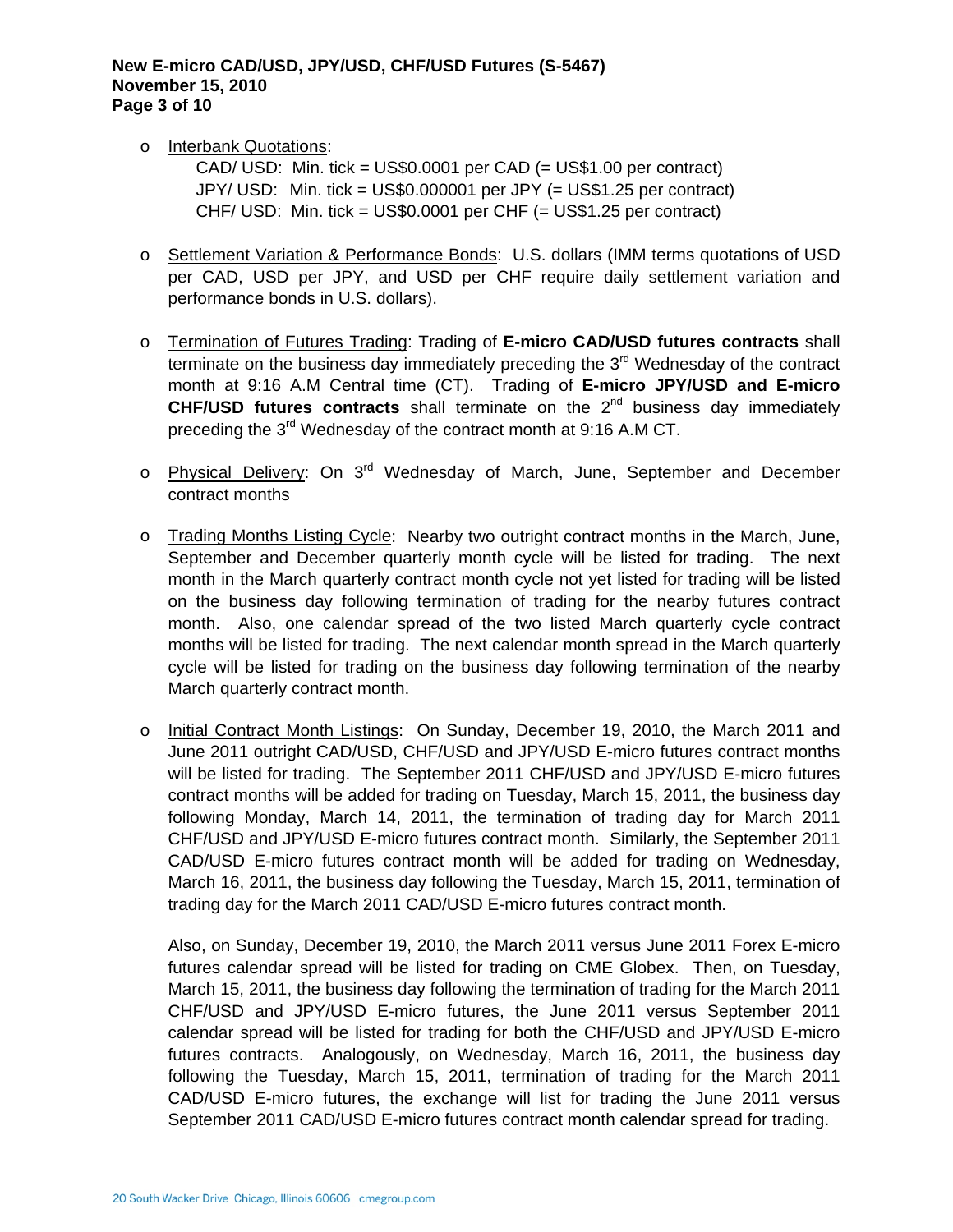## **New E-micro CAD/USD, JPY/USD, CHF/USD Futures (S-5467) November 15, 2010 Page 4 of 10**

## **Trading on the GALAX-C® - Electronic Hand-held Trading Device**

Like the existing CME Forex E-micro futures contracts, the new Forex E-micro futures will be available for trading on the **GALAX-C®** – electronic hand-held trading device. Please see staff at the Technology Desk located east of the out trade area for more information on GALAX-C trading, to register for a class, and/or apply for a unit. You may also contact them by telephone at 312-435-7141.

## **Membership Access / New Product Access Program**

The Forex E-micro futures contracts are allocated to the IMM Division. Also, according to CME Rule 194 – **NEW PRODUCT ACCESS PROGRAM**, the Forex E-micros futures contracts are included in the "New Product Access Program." One effect of this provision is that GEM members trading these products on CME Globex will be charged lessee clearing fee rates rather than out-of-division rates for a limited time. If you have any questions, please call Lori Aldinger, Associate Director, Financial Product Development, at (312) 930-2337.

## **Reportable Position Levels and Underlying Cash Instrument for Forex E-Micros Futures EFPs**

For purposes of Rule 817 – **REPORTS OF LARGE POSITIONS**, the minimum levels at which positions must be reported to the Exchange is 250 for the new E-micro CAD/USD, JPY/USD and CHF/USD, which is the same as the existing E-micro EUR/USD, USD/JPY, GBP/USD, USD/CHF, USD/CAD and AUD/USD futures contracts.

Execution of EFPs in the three new CME Forex E-micro futures contracts will be subject to the same guidelines and documentation requirements currently governing these transactions in the full-size currency contracts and the other existing Forex E-micro futures contracts. Transitory EFP's in Forex E-Micro futures products should comply with the requirements for these transactions as spelled out in Market Regulation Advisory Notice, RA0910-5, Exchange for Related Positions. Please see the following link for further detail: http://www.cmegroup.com/rulebook/files/CME\_Group\_RA0910-5.pdf. For additional questions, please contact Shelley Spaner, Market Surveillance, at (312) 341-7051.

## **Physical Delivery and Netting at Delivery**

Delivery is on the 3<sup>rd</sup> Wednesday of the March, June, September and December quarterly cycle. If that day is not a business day in the country of delivery or is a bank holiday in either Chicago or New York City, then delivery shall be made on the next day which is a business day in the country of delivery and is not a bank holiday in Chicago or New York City. The new physical delivery E-micro futures contracts are Canadian dollar, Japanese yen, and Swiss franc denominated, respectively, *i.e.*, buyers are purchasing Canadian dollars, Japanese yen, or Swiss francs and paying for them with U.S. dollars. As with the other E-micro futures contracts, CME Clearing will net currency flows at delivery to the extent possible for portfolios of these three new E-micro Forex futures, the corresponding regular FX futures and the Dow Jones CME FX\$INDEX futures.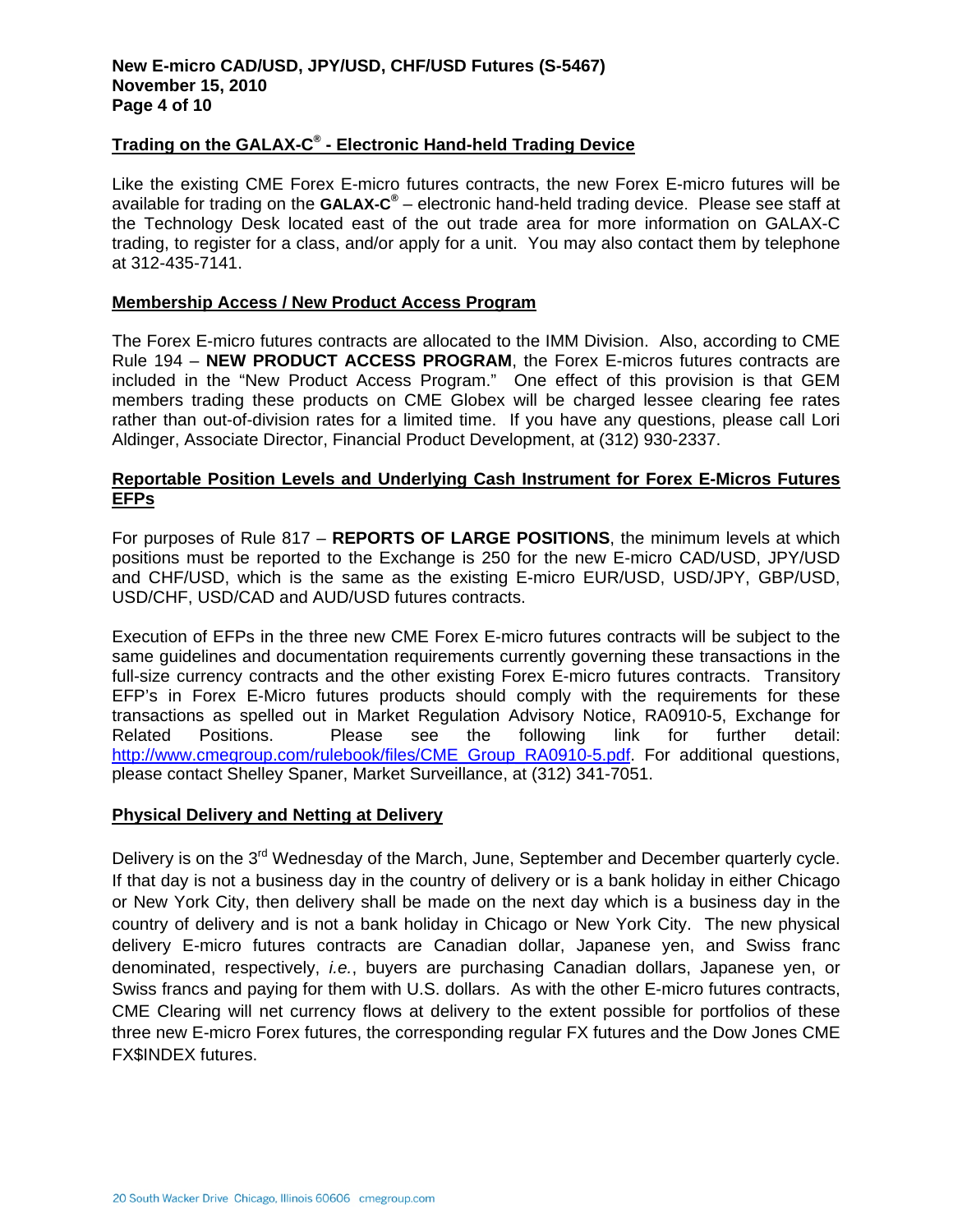## **New E-micro CAD/USD, JPY/USD, CHF/USD Futures (S-5467) November 15, 2010 Page 5 of 10**

## **Important Note**

Please be careful to use the correct symbols for the E-micro futures contracts. For Canadian dollars, Japanese yen, and Swiss francs versus the U.S. dollar, both the "American term" and the "European term" contracts exist. These different alternatives are offered to appeal to the preferences of all users. USD/CAD, USD/JPY, and USD/CHF futures, unlike their reciprocal counterparts (CAD/USD, JPY/USD, and CHF/USD) and standard FX futures, are quoted in "European terms" or in foreign units per USD, matching interbank FX quote practices. These contracts are roughly proportioned as  $1/10<sup>th</sup>$  the size of standard FX futures. They are physically delivered and governed by the rules set forth in their respective chapters as well as Chapter 7. See Appendix 3 for the ticker symbols for the entire Forex Emicro futures product suite.

## **Contract Specifications Appendices**

Appendix 1 contains the detailed E-Micro Canadian Dollar / U.S. Dollar futures, E-Micro Japanese Yen / U.S. Dollar futures, and E-Micro Swiss Franc / U.S. Dollar futures contract terms for insertion into the CME Rulebook. Appendix 2 contains amendments to Chapter 8 (specifically, CME Rule 855) to enable offsetting of these E-Micro contracts with regular-sized futures positions. Appendix 3 provides a contract specifications summary sheet for the new E-Micro Canadian Dollar / U.S. Dollar futures, E-Micro Japanese Yen / U.S. Dollar futures, and E-Micro Swiss Franc / U.S. Dollar futures contracts as well as summaries of the rest of Forex Emicro futures product suite.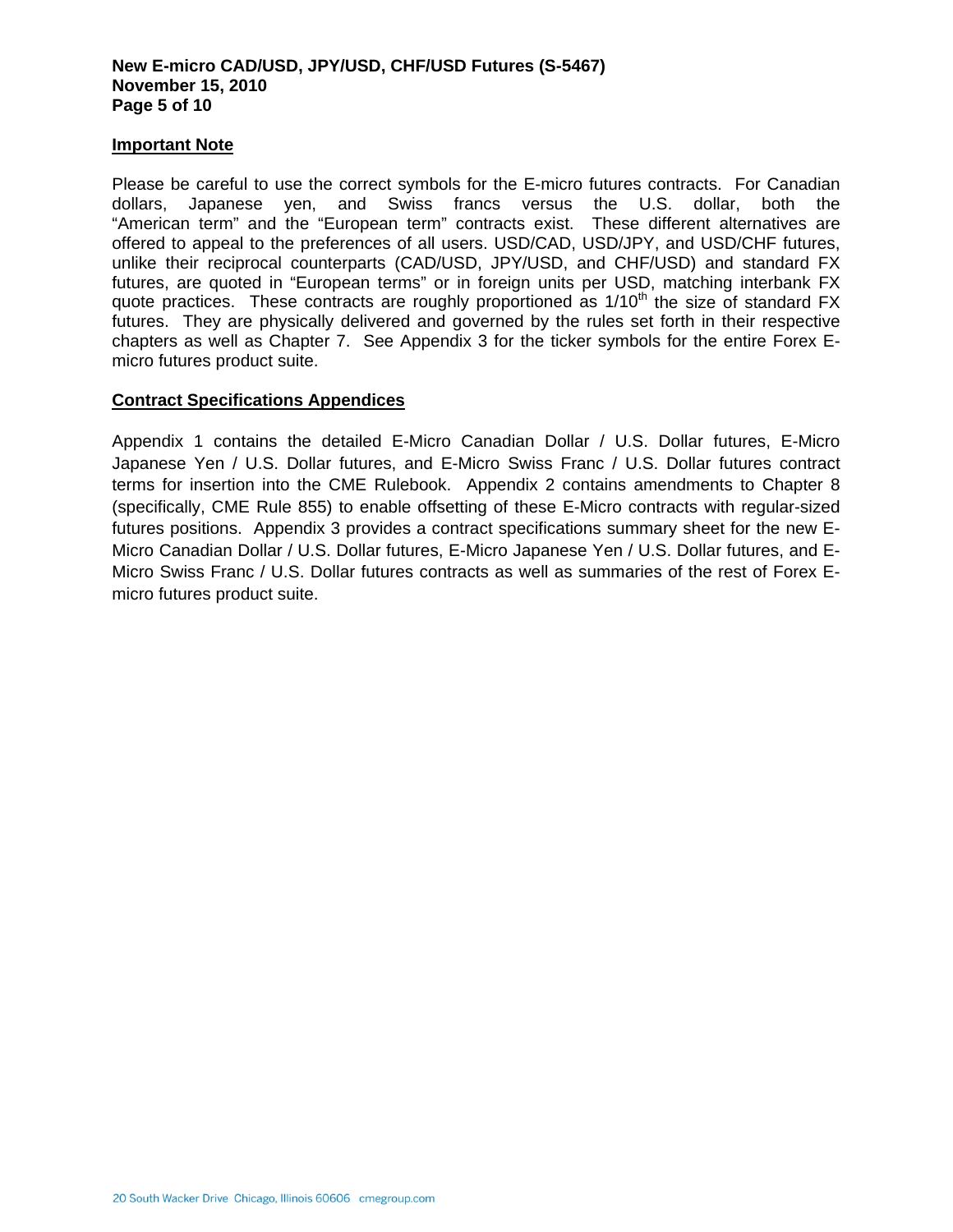## Appendix 1

## **Chapter 293**

## **E-micro Canadian Dollar / U.S. Dollar Futures**

#### **29300. SCOPE OF CHAPTER**

This chapter is limited in application to E-micro Canadian dollars versus U.S. dollar futures contracts. The procedures for trading, clearing, delivery, settlement and any other matters not specifically contained herein shall be governed by the rules of the Exchange.

#### **29301. FUTURES CALL**

#### **29301.A. Trading Schedule**

Futures contracts shall be scheduled for trading and delivery during such hours and in such months as may be determined by the Board of Directors.

#### **29301.B. Trading Unit**

The unit of trading shall be 10,000 Canadian dollars.

#### **29301.C. Price Increments**

Minimum price fluctuations shall be in multiples of \$.0001 per Canadian dollar, equivalent to \$1.00 per contract.

#### **29301.D. Position Accountability**

A person owning or controlling more than the equivalent of 6,000 Canadian dollar / U.S. dollar futures contracts as defined in Chapter 252, net long or net short in all contract months combined shall provide, in a timely fashion, upon request by the Exchange, information regarding the nature of the position, trading strategy, and hedging information if applicable. For purposes of this rule, an E-micro Canadian dollar / U.S. dollar futures contract shall be deemed to be equivalent to one-tenth (0.10) of a Canadian dollar / U.S. dollar futures contract as defined in Chapter 252. One long (short) Canadian dollar / U.S. dollar futures contract shall be netted with ten short (long) E-micro Canadian dollar / U.S. dollar futures. For positions involving options on E-micro Canadian dollar / U.S. dollar futures, this rule is superseded by the options on E-micro U.S. dollar / Canadian dollar futures position accountability rule.

#### **29301.E. Accumulation of Positions**

For the purposes of this rule, the positions of all accounts directly or indirectly owned or controlled by a person or persons, and the positions of all accounts of a person or persons acting pursuant to an expressed or implied agreement or understanding, and the positions of all accounts in which a person or persons have a proprietary or beneficial interest, shall be cumulated.

#### **29301.F. [Reserved]**

#### **29301.G. Termination of Trading**

Futures trading shall terminate on the business day immediately preceding the third Wednesday of the contract month. If the foregoing date for termination is a bank holiday in Chicago or New York City, futures trading shall terminate on the next preceding business day common to Chicago and New York City banks and the Exchange.

#### **29301.H. Contract Modifications**

Specifications shall be fixed as of the first day of trading of a contract. However, if any national or international government agency or body issues an order, ruling, directive or law that conflicts with the requirements of these rules, such order, ruling, directive or law shall be construed to take precedence and become part of these rules and all open and new contracts shall be subject to such government orders.

#### **29302. PHYSICAL DELIVERY**

#### **29302.A. Physical Delivery**

#### 1. Procedures

In addition to the procedures and requirements contained in this chapter, delivery procedures shall be governed by the rules set forth in Chapter 7.

#### 2. Delivery Days

Delivery shall be made on the third Wednesday of the contract month. If that day is not a business day in the country of delivery or is a bank holiday in either Chicago or New York City, then delivery shall be made on the next day which is a business day in the country of delivery and is not a bank holiday in Chicago or New York City.

3. Currency Flows at Delivery

A clearing member representing a customer liquidating a net long position shall deliver an amount equal to the net U.S. dollar value of such customer's positions and receive delivery in foreign currency. A clearing member representing a customer liquidating a net short position shall deliver an amount equal to the trading unit in foreign currency and receive delivery in U.S. dollars.

#### **29302.B. [Reserved]**

### **29303. ACTS OF GOVERNMENT, ACTS OF GOD AND OTHER EMERGENCIES**

(Refer to Rule 701. – ACTS OF GOVERNMENT, ACTS OF GOD AND OTHER EMERGENCIES) (End Chapter 293)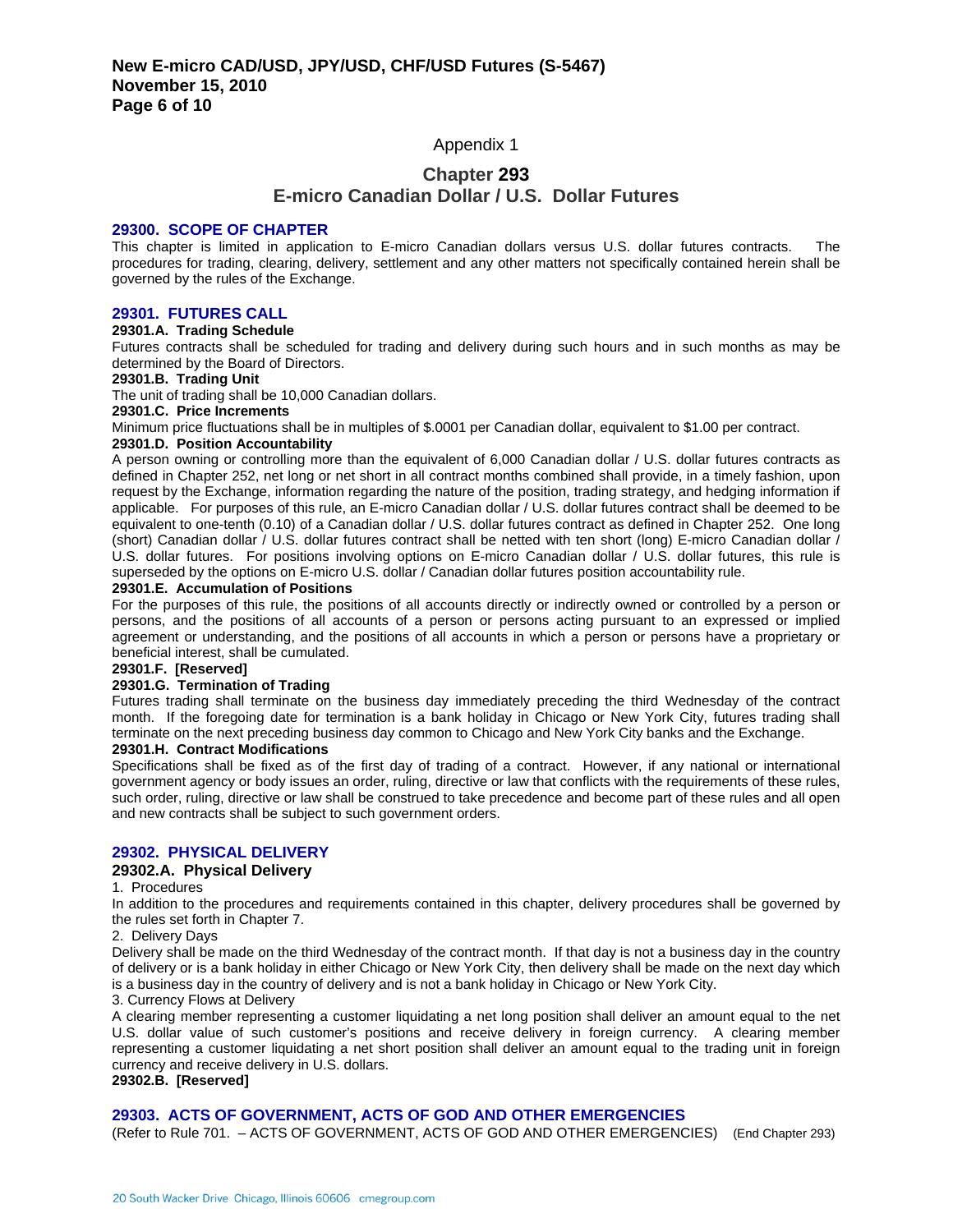## Appendix 1 (continued)

## **Chapter 294 E-micro Japanese Yen /U.S. Dollar Futures**

#### **29400. SCOPE OF CHAPTER**

This chapter is limited in application to E-micro Japanese yen versus U.S. dollar futures contracts. The procedures for trading, clearing, delivery, settlement and any other matters not specifically contained herein shall be governed by the rules of the Exchange.

### **29401. FUTURES CALL**

#### **29401.A. Trading Schedule**

Futures contracts shall be scheduled for trading and delivery during such hours and in such months as may be determined by the Board of Directors.

#### **29401.B. Trading Unit**

The unit of trading shall be 1,250,000 Japanese yen.

#### **29401.C. Price Increments**

Minimum price fluctuations shall be in multiples of \$.000001 per Japanese yen, equivalent to \$1.25 per contract.

#### **29401.D. Position Accountability**

A person owning or controlling more than the equivalent of 10,000 Japanese yen / U.S. dollar futures contracts as defined in Chapter 253, net long or net short in all contract months combined shall provide, in a timely fashion, upon request by the Exchange, information regarding the nature of the position, trading strategy, and hedging information if applicable. For purposes of this rule, an E-micro Japanese yen / U.S. dollar futures contract shall be deemed to be equivalent to one-tenth (0.10) of a Japanese yen / U.S. dollar futures contract as defined in Chapter 253. One long (short) Japanese yen / U.S. dollar futures contract shall be netted with ten short (long) E-micro Japanese yen / U.S. dollar futures. For positions involving options on E-micro Japanese yen / U.S. Dollar futures, this rule is superseded by the options on E-micro U.S. dollar / Japanese yen futures position accountability rule.

#### **29401.E. Accumulation of Positions**

For the purposes of this rule, the positions of all accounts directly or indirectly owned or controlled by a person or persons, and the positions of all accounts of a person or persons acting pursuant to an expressed or implied agreement or understanding, and the positions of all accounts in which a person or persons have a proprietary or beneficial interest, shall be cumulated.

## **29401.F. [RESERVED]**

### **29401.G. Termination of Trading**

Futures trading shall terminate on the second business day immediately preceding the third Wednesday of the contract month. If the foregoing date for termination is a bank holiday in Chicago or New York City, futures trading shall terminate on the next preceding business day common to Chicago and New York City banks and the Exchange. **29401.H. Contract Modifications** 

Specifications shall be fixed as of the first day of trading of a contract. However, if any national or international government agency or body issues an order, ruling, directive or law that conflicts with the requirements of these rules, such order, ruling, directive or law shall be construed to take precedence and become part of these rules and all open and new contracts shall be subject to such government orders.

## **29402. PHYSICAL DELIVERY**

## **29402.A. Physical Delivery**

1. Procedures

In addition to the procedures and requirements contained in this chapter, delivery procedures shall be governed by the rules set forth in Chapter 7.

2. Delivery Days

Delivery shall be made on the third Wednesday of the contract month. If that day is not a business day in the country of delivery or is a bank holiday in either Chicago or New York City, then delivery shall be made on the next day which is a business day in the country of delivery and is not a bank holiday in Chicago or New York City.

3. Currency Flows at Delivery

A clearing member representing a customer liquidating a net long position shall deliver an amount equal to the net U.S. dollar value of such customer's positions and receive delivery in foreign currency. A clearing member representing a customer liquidating a net short position shall deliver an amount equal to the trading unit in foreign currency and receive delivery in U.S. dollars.

#### **29402.B. [Reserved]**

#### **29403. ACTS OF GOVERNMENT, ACTS OF GOD AND OTHER EMERGENCIES**

(Refer to Rule 701. – ACTS OF GOVERNMENT, ACTS OF GOD AND OTHER EMERGENCIES) (End Chapter 294)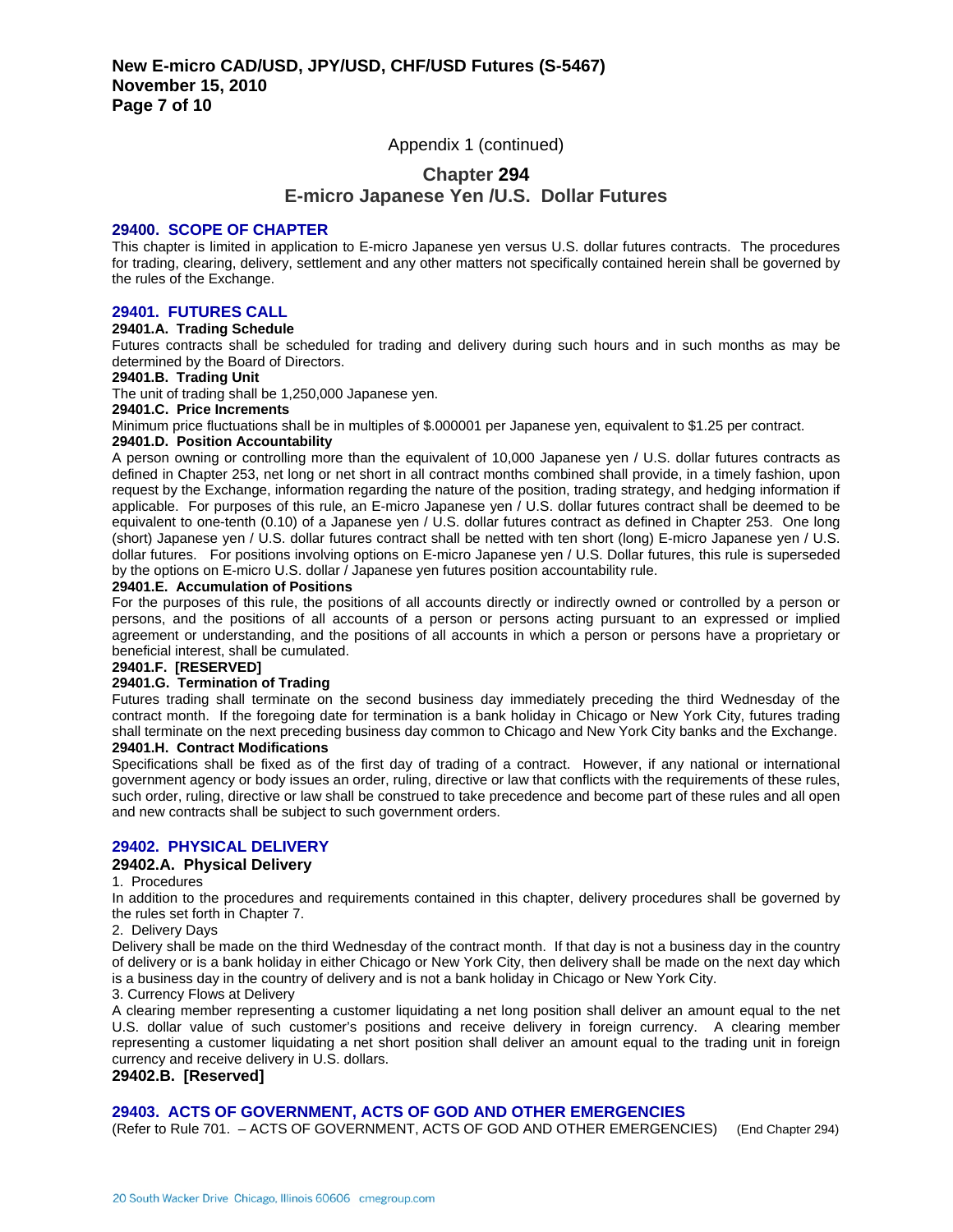Appendix 1 (continued)

## **Chapter 295 E-micro Swiss Franc/U.S. Dollar Futures**

#### **29500. SCOPE OF CHAPTER**

This chapter is limited in application to E-micro Swiss franc versus U.S. dollar futures contracts. The procedures for trading, clearing, delivery, settlement and any other matters not specifically contained herein shall be governed by the rules of the Exchange.

### **29501. FUTURES CALL**

#### **29501.A. Trading Schedule**

Futures contracts shall be scheduled for trading and delivery during such hours and in such months as may be determined by the Board of Directors.

#### **29501.B. Trading Unit**

The unit of trading shall be 12,500 Swiss francs.

#### **29501.C. Price Increments**

Minimum price fluctuations shall be in multiples of \$.0001 per Swiss franc, equivalent to \$1.25 per contract.

#### **29501.D. Position Accountability**

A person owning or controlling more than the equivalent of 10,000 Swiss franc / U.S. dollar futures contracts as defined in Chapter 254, net long or net short in all contract months combined shall provide, in a timely fashion, upon request by the Exchange, information regarding the nature of the position, trading strategy, and hedging information if applicable. For purposes of this rule, an E-micro Swiss franc / U.S. dollar futures contract shall be deemed to be equivalent to one-tenth (0.10) of a Swiss franc / U.S. dollar futures contract as defined in Chapter 254. One long (short) Swiss franc / U.S. dollar futures contract shall be netted with ten short (long) E-micro Swiss franc / U.S. dollar futures. For positions involving options on E-micro Swiss franc / U.S. dollar futures, this rule is superseded by the options on E-micro U.S. dollar / Swiss franc futures position accountability rule.

#### **29501.E. Accumulation of Positions**

For the purposes of this rule, the positions of all accounts directly or indirectly owned or controlled by a person or persons, and the positions of all accounts of a person or persons acting pursuant to an expressed or implied agreement or understanding, and the positions of all accounts in which a person or persons have a proprietary or beneficial interest, shall be cumulated.

#### **29501.F. [Reserved]**

#### **29501.G. Termination of Trading**

Futures trading shall terminate on the second business day immediately preceding the third Wednesday of the contract month. If the foregoing date for termination is a bank holiday in Chicago or New York City, futures trading shall terminate on the next preceding business day common to Chicago and New York City banks and the Exchange.

#### **29501.H. Contract Modifications**

Specifications shall be fixed as of the first day of trading of a contract. However, if any national or international government agency or body issues an order, ruling, directive or law that conflicts with the requirements of these rules, such order, ruling, directive or law shall be construed to take precedence and become part of these rules and all open and new contracts shall be subject to such government orders.

## **29502. PHYSICAL DELIVERY**

#### **29502.A. Physical Delivery**

#### 1. Procedures

In addition to the procedures and requirements contained in this chapter, delivery procedures shall be governed by the rules set forth in Chapter 7.

#### 2. Delivery Days

Delivery shall be made on the third Wednesday of the contract month. If that day is not a business day in the country of delivery or is a bank holiday in either Chicago or New York City, then delivery shall be made on the next day which is a business day in the country of delivery and is not a bank holiday in Chicago or New York City.

3. Currency Flows at Delivery

A clearing member representing a customer liquidating a net long position shall deliver an amount equal to the net U.S. dollar value of such customer's positions and receive delivery in foreign currency. A clearing member representing a customer liquidating a net short position shall deliver an amount equal to the trading unit in foreign currency and receive delivery in U.S. dollars.

#### **29502.B. [Reserved]**

#### **29503. ACTS OF GOVERNMENT, ACTS OF GOD AND OTHER EMERGENCIES**

(Refer to Rule 701. – ACTS OF GOVERNMENT, ACTS OF GOD AND OTHER EMERGENCIES) (End Chapter 295)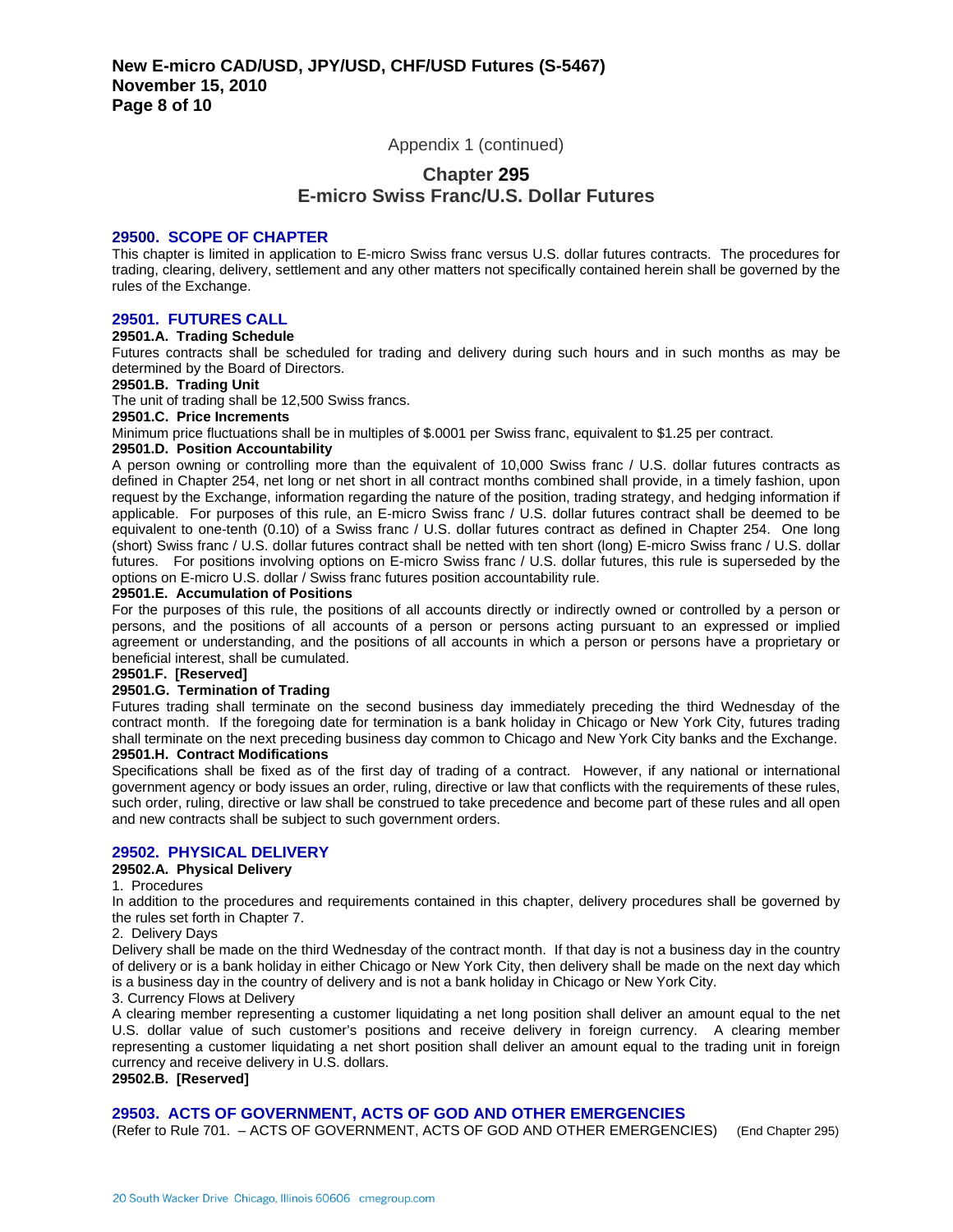Appendix 2

## Proposed Rule Additions are Underlined and Deletions are Lined Out.

**Chapter 8. Clearing House and Performance Bonds**

## **Rule 855. OFFSETTING DIFFERENT SIZED FUTURES POSITIONS**

A. With the consent of the account controller, a clearing member may offset and liquidate long E–Mini or E-Micro futures positions against short regular futures positions, or short E–Mini or E-Micro futures positions against long regular futures positions, held in the same account in the following ratios of E–Mini or E-Micro to regular futures contracts:

E–Mini S&P 500 to regular S&P 500: 5:1 E–Mini Nasdaq 100 Index to regular Nasdaq 100 Index: 5:1 E-Mini S&P Midcap 400 to regular S&P Midcap 400 5:1 E–Mini Currency to regular Currency: 2:1 E-Mini S&P CNX Nifty Index Futures to E-micro S&P CNX Nifty Index Futures 5:1 E-Micro GBP/USD, EUR/USD, AUD/USD, CAD/USD, JPY/USD, CHF/USD to regular Currency 10:1

The clearing member shall notify the Clearing House of offsetting positions by submitting reports to the Clearing House in such form and manner as the Clearing House shall specify. The positions shall be offset at the previous day's settlement price.

The positions being offset shall be transferred to a CME holding account. Long and short positions in the same contract and contract month held in the holding account shall be netted, thus reducing the number of open positions in such contract.

B. With the consent of the account controller, a clearing member may convert Eurodollar and E–Mini Eurodollar futures positions into equivalent E-mini Five-year Eurodollar Bundle positions, or E-mini Five-year Eurodollar Bundle positions into equivalent Eurodollar and E–Mini Eurodollar futures positions, held in the same account in the following ratios of E–Mini to regular futures contracts:

One (1) each of twenty (20) consecutive quarterly expirations of the E–Mini Eurodollar Futures to one (1) E-mini Five-Year Eurodollar Bundle Futures

One (1) each of twenty (20) consecutive quarterly expirations of the Eurodollar Futures to ten (10) E-mini Five-Year Eurodollar Bundle Futures

The positions being converted shall be transferred to a CME holding account. Long and short positions in the same contract and contract month held in the holding account shall be netted, thus reducing the number of open positions in such contract. The clearing member shall notify the Clearing House of the offsetting Eurodollar, E-mini Eurodollar and E-mini Five-Year Eurodollar Bundle positions by submitting reports to the Clearing House in such form and manner as the Clearing House shall specify. The positions shall be offset at the previous day's settlement prices, with any rounding in favor of the CME holding account.